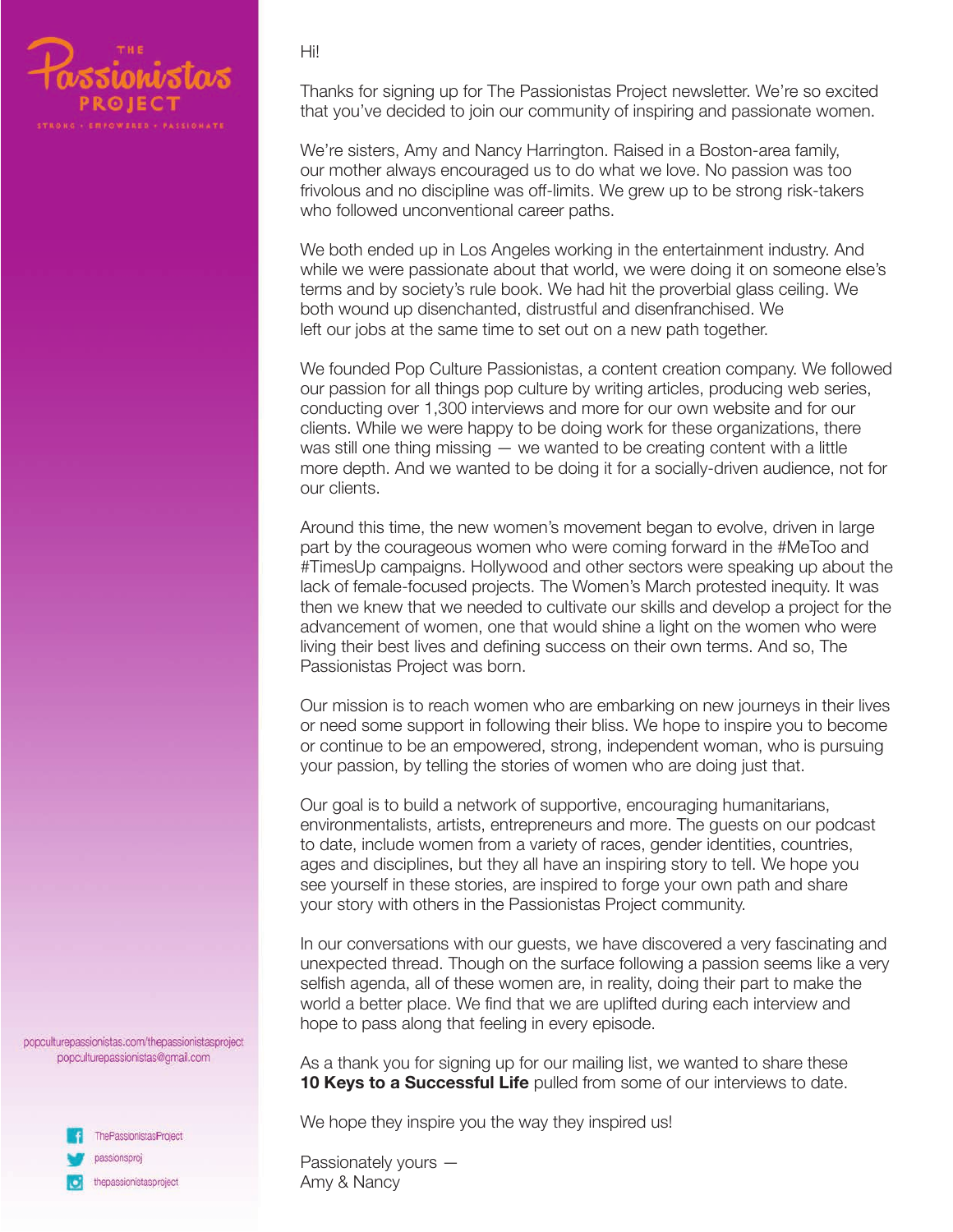# 10 Keys to a Successful Life

*At the Passionistas Project, we don't define success as making a lot of money or achieving a certain status. Below, some of the women we've interviewed have shared their own fascinating perspectives on what success means to them.*

## **1. Be Passionate**

"It's important to be passionate about what you do. Who wants to be working so hard or working a big part of your life and not be passionate about it? I feel badly for people that feel like, 'Uh, I don't know.' Even if you just work an eight-hour day and you're not passionate about it, that feels like not that fun. It's a third of the hours in the day." *— Susan Feniger, Owner and Chef, Border Grill*

# **2. BUILD A SUPPORT NETWORK**

"You have to be happy with what you have. That's really the secret. There's always wanting more. You could have one house and be already thinking about the next and the next — it's life. But the house that you have is great because you love spending time there. And I think that that really is key. Knowing that you could have that bare minimum — my wife Freya, my son Remy, family, friends, the people around you that really matter and not the material things. It's focusing on that principle that there's that satisfaction level. And that, no matter what, those people are there for you." *— Natasha Case, Co-Founder, Coolhaus Ice Cream*

# **3. Make a Contribution**

"Success is making a contribution while not sacrificing yourself. It's a contentment but not a lazy contentment. I'm doing something good in the world. I'm able to support myself and maybe give to my family and my friends and my community. To have a group of friends that you can support and they can support you. To have fun every day. Success is being able to do the things you love every day and not have anything really getting in your way. It's creating a life where you can do that. It's creating a life where you can stay in the zone for as long as you can." *— Annette Corsino-Blair, Owner, The Knitting Tree, L.A. and the Branch Gallery*

#### **4. Create Freedom**

"After I achieved location independence, the next definition of freedom for me became, well, what about financial freedom? It's great to work from wherever, but what about a business that I'm not going to have to worry about so much. I'm not going to have to be in the business every single day turning all the cranks to keep it going. How do I create more freedom for myself in the financial health of my business and in the time that I'm spending in it? So my level of success would be a business that I don't need to be in every single day. I don't need to worry about the profit margins and paying my team. I have systems in place. I have really good people in place who believe in the mission of what we're aiming to achieve just as much as me. That's where I'm heading." *— Elise Darma, Owner, Canupy*

#### **5. Embrace Change**

"When I started Health-Ade, what I thought I wanted out of this is now very different. I had something to prove then and I fulfilled that. Now it's something new. So, success is feeling good about what you've accomplished and that 'feeling good thing' can change. That hopefully drives what you accomplish in the future." *— Daina Trout, Founder, Health-Ade Kombucha*